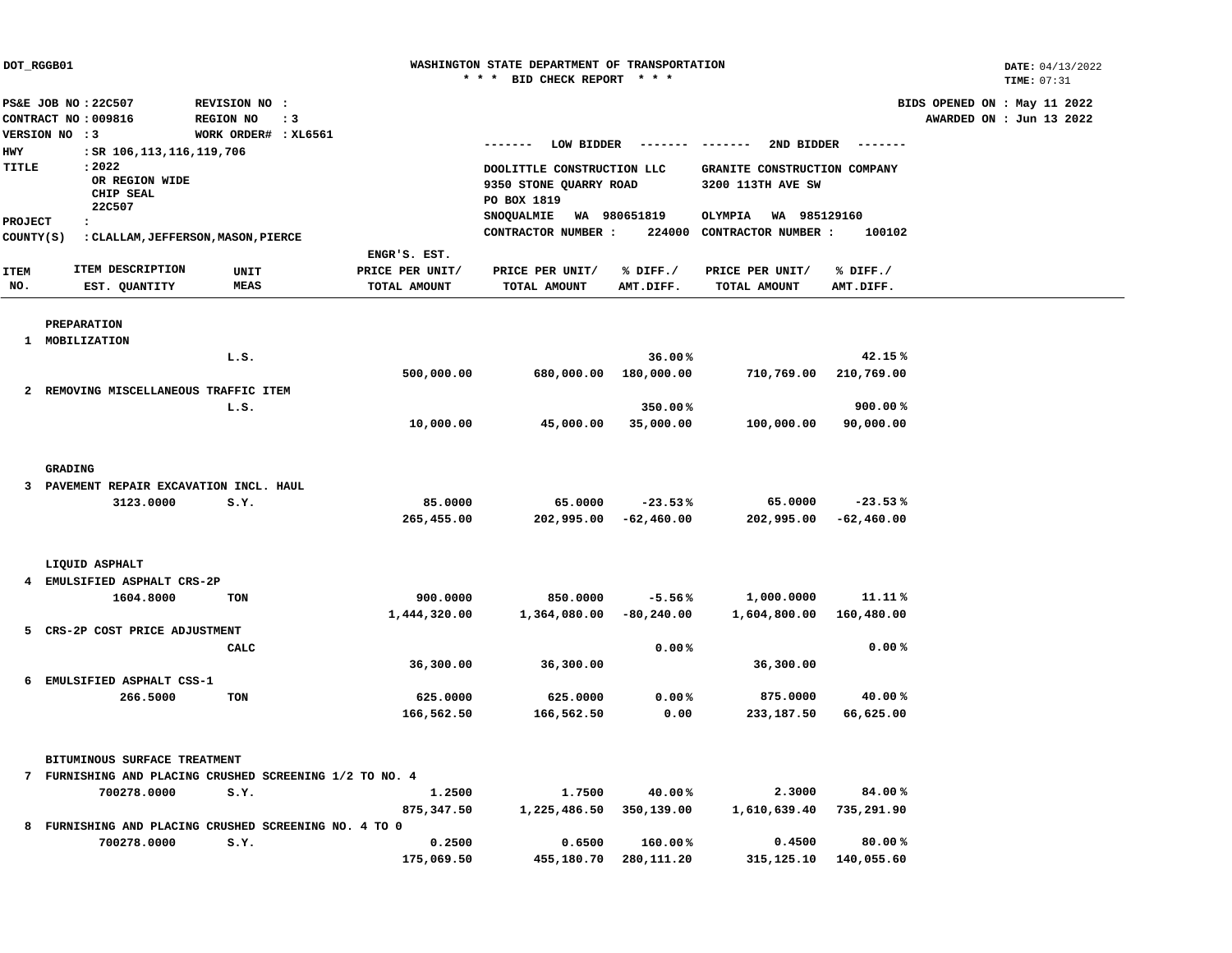|                | DOT_RGGB01                                       |                      |                 | WASHINGTON STATE DEPARTMENT OF TRANSPORTATION |              |                              |                 |                              |  |  |  |
|----------------|--------------------------------------------------|----------------------|-----------------|-----------------------------------------------|--------------|------------------------------|-----------------|------------------------------|--|--|--|
|                |                                                  |                      |                 | * * * BID CHECK REPORT * * *                  |              |                              |                 | TIME: 07:31                  |  |  |  |
|                | PS&E JOB NO: 22C507                              | REVISION NO :        |                 |                                               |              |                              |                 | BIDS OPENED ON : May 11 2022 |  |  |  |
|                | CONTRACT NO: 009816                              | REGION NO            | $\cdot$ 3       |                                               |              |                              |                 | AWARDED ON : Jun 13 2022     |  |  |  |
|                | VERSION NO : 3                                   | WORK ORDER# : XL6561 |                 | LOW BIDDER<br>-------                         | --------     | 2ND BIDDER<br>--------       | $- - - - - - -$ |                              |  |  |  |
| <b>HWY</b>     | : SR 106,113,116,119,706                         |                      |                 |                                               |              |                              |                 |                              |  |  |  |
| TITLE          | : 2022                                           |                      |                 | DOOLITTLE CONSTRUCTION LLC                    |              | GRANITE CONSTRUCTION COMPANY |                 |                              |  |  |  |
|                | OR REGION WIDE                                   |                      |                 | 9350 STONE QUARRY ROAD                        |              | 3200 113TH AVE SW            |                 |                              |  |  |  |
|                | CHIP SEAL<br>22C507                              |                      |                 | PO BOX 1819                                   |              |                              |                 |                              |  |  |  |
| <b>PROJECT</b> | $\cdot$                                          |                      |                 | SNOQUALMIE                                    | WA 980651819 | OLYMPIA<br>WA 985129160      |                 |                              |  |  |  |
| COUNTY (S)     | : CLALLAM, JEFFERSON, MASON, PIERCE              |                      |                 | CONTRACTOR NUMBER :                           | 224000       | CONTRACTOR NUMBER :          | 100102          |                              |  |  |  |
|                |                                                  |                      | ENGR'S. EST.    |                                               |              |                              |                 |                              |  |  |  |
| <b>ITEM</b>    | ITEM DESCRIPTION                                 | UNIT                 | PRICE PER UNIT/ | PRICE PER UNIT/                               | % DIFF./     | PRICE PER UNIT/              | % DIFF./        |                              |  |  |  |
| NO.            | EST. QUANTITY                                    | <b>MEAS</b>          | TOTAL AMOUNT    | TOTAL AMOUNT                                  | AMT.DIFF.    | TOTAL AMOUNT                 | AMT.DIFF.       |                              |  |  |  |
|                |                                                  |                      |                 |                                               |              |                              |                 |                              |  |  |  |
|                | BITUMINOUS SURFACE TREATMENT                     |                      |                 |                                               |              |                              |                 |                              |  |  |  |
| 9              | ADDITIONAL BROOMING                              |                      |                 |                                               |              |                              |                 |                              |  |  |  |
|                | 111.0000                                         | HR                   | 400.0000        | 300.0000                                      | $-25.00%$    | 220.0000                     | $-45.00%$       |                              |  |  |  |
|                |                                                  |                      | 44,400.00       | 33,300.00                                     | $-11,100.00$ | 24,420.00                    | $-19,980.00$    |                              |  |  |  |
|                |                                                  |                      |                 |                                               |              |                              |                 |                              |  |  |  |
|                | HOT MIX ASPHALT                                  |                      |                 |                                               |              |                              |                 |                              |  |  |  |
|                | 10 HMA FOR PRELEVELING CL. 1/2 IN. PG 58H-22     |                      |                 |                                               |              |                              |                 |                              |  |  |  |
|                | 770.6000                                         | <b>TON</b>           | 250.0000        | 380.0000                                      | 52.00%       | 350.0000                     | 40.00%          |                              |  |  |  |
|                |                                                  |                      | 192,650.00      | 292,828.00                                    | 100,178.00   | 269,710.00                   | 77,060.00       |                              |  |  |  |
|                | 11 HMA FOR PAVEMENT REPAIR CL. 1/2 IN. PG 58H-22 |                      |                 |                                               |              |                              |                 |                              |  |  |  |
|                | 751.9000                                         | TON                  | 250.0000        | 380.0000                                      | 52.00%       | 350.0000                     | 40.00%          |                              |  |  |  |
|                |                                                  |                      | 187,975.00      | 285,722.00                                    | 97,747.00    | 263,165.00                   | 75,190.00       |                              |  |  |  |
|                | 12 ASPHALT COST PRICE ADJUSTMENT                 |                      |                 |                                               |              |                              |                 |                              |  |  |  |
|                |                                                  | CALC                 |                 |                                               | 0.00%        |                              | 0.00%           |                              |  |  |  |
|                |                                                  |                      | 605.00          | 605.00                                        |              | 605.00                       |                 |                              |  |  |  |
|                |                                                  |                      |                 |                                               |              |                              |                 |                              |  |  |  |
|                | EROSION CONTROL AND ROADSIDE PLANTING            |                      |                 |                                               |              |                              |                 |                              |  |  |  |
| 13             | INLET PROTECTION                                 |                      |                 |                                               |              |                              |                 |                              |  |  |  |
|                | 263.0000                                         | <b>EACH</b>          | 10.0000         | 75.0000                                       | 650.00%      | 150.0000                     | 1,400.00%       |                              |  |  |  |
|                |                                                  |                      | 2,630.00        | 19,725.00                                     | 17,095.00    | 39,450.00                    | 36,820.00       |                              |  |  |  |
|                | 14 EROSION/WATER POLLUTION CONTROL               |                      |                 |                                               |              |                              |                 |                              |  |  |  |
|                |                                                  | EST.                 |                 |                                               | 0.00%        |                              | 0.00%           |                              |  |  |  |
|                |                                                  |                      | 5,000.00        | 5,000.00                                      |              | 5,000.00                     |                 |                              |  |  |  |
|                |                                                  |                      |                 |                                               |              |                              |                 |                              |  |  |  |
|                | <b>TRAFFIC</b>                                   |                      |                 |                                               |              |                              |                 |                              |  |  |  |
|                | 15 PAINT LINE                                    |                      |                 |                                               |              |                              |                 |                              |  |  |  |
|                | 866350.0000                                      | L.F.                 | 0.2500          | 0.2500                                        | 0.00%        | 0.3000                       | 20.00%          |                              |  |  |  |
|                |                                                  |                      | 216,587.50      | 216,587.50                                    | 0.00         | 259,905.00                   | 43,317.50       |                              |  |  |  |
|                | 16 PLASTIC CROSSWALK LINE                        |                      |                 |                                               |              |                              |                 |                              |  |  |  |
|                | 800.0000                                         | S.F.                 | 10.0000         | 12.0000                                       | 20.00%       | 16.0000                      | 60.00%          |                              |  |  |  |
|                |                                                  |                      | 8,000.00        | 9,600.00                                      | 1,600.00     | 12,800.00                    | 4,800.00        |                              |  |  |  |
|                |                                                  |                      |                 |                                               |              |                              |                 |                              |  |  |  |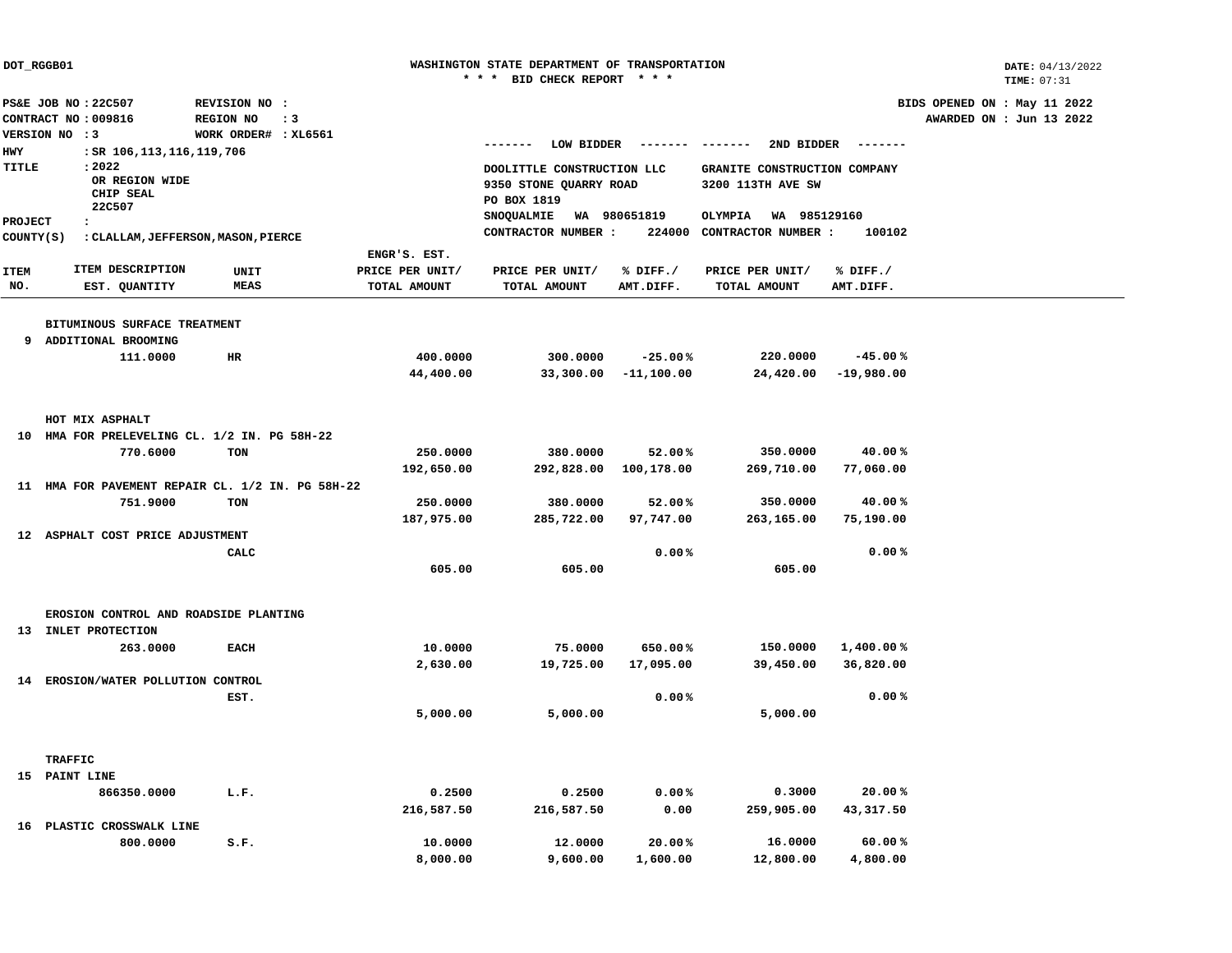|                                        |                                           |                      |           |                 | <b>BID CHECK REPORT</b>    | * * * *         |                                      |                 |                              | TIME: 07:31 |  |
|----------------------------------------|-------------------------------------------|----------------------|-----------|-----------------|----------------------------|-----------------|--------------------------------------|-----------------|------------------------------|-------------|--|
|                                        | PS&E JOB NO: 22C507                       | REVISION NO :        |           |                 |                            |                 |                                      |                 | BIDS OPENED ON : May 11 2022 |             |  |
|                                        | CONTRACT NO: 009816                       | REGION NO            | $\cdot$ 3 |                 |                            |                 |                                      |                 | AWARDED ON : Jun 13 2022     |             |  |
|                                        | VERSION NO : 3                            | WORK ORDER# : XL6561 |           |                 |                            |                 |                                      |                 |                              |             |  |
| <b>HWY</b>                             | : SR 106,113,116,119,706                  |                      |           |                 | LOW BIDDER<br>-------      | ------- ------- | 2ND BIDDER                           | --------        |                              |             |  |
| <b>TITLE</b>                           | : 2022                                    |                      |           |                 | DOOLITTLE CONSTRUCTION LLC |                 | GRANITE CONSTRUCTION COMPANY         |                 |                              |             |  |
|                                        | OR REGION WIDE                            |                      |           |                 | 9350 STONE QUARRY ROAD     |                 | 3200 113TH AVE SW                    |                 |                              |             |  |
|                                        | CHIP SEAL                                 |                      |           |                 | PO BOX 1819                |                 |                                      |                 |                              |             |  |
|                                        | 22C507                                    |                      |           |                 | SNOQUALMIE<br>WA 980651819 |                 | OLYMPIA<br>WA 985129160              |                 |                              |             |  |
| <b>PROJECT</b><br>$\ddot{\phantom{a}}$ |                                           |                      |           |                 | CONTRACTOR NUMBER :        |                 | 224000 CONTRACTOR NUMBER :<br>100102 |                 |                              |             |  |
| COUNTY (S)                             | : CLALLAM, JEFFERSON, MASON, PIERCE       |                      |           |                 |                            |                 |                                      |                 |                              |             |  |
|                                        |                                           |                      |           | ENGR'S. EST.    |                            |                 |                                      |                 |                              |             |  |
| <b>ITEM</b>                            | ITEM DESCRIPTION                          | UNIT                 |           | PRICE PER UNIT/ | PRICE PER UNIT/            | % DIFF./        | PRICE PER UNIT/                      | $\delta$ DIFF./ |                              |             |  |
| NO.                                    | EST. QUANTITY                             | <b>MEAS</b>          |           | TOTAL AMOUNT    | TOTAL AMOUNT               | AMT.DIFF.       | TOTAL AMOUNT                         | AMT.DIFF.       |                              |             |  |
|                                        |                                           |                      |           |                 |                            |                 |                                      |                 |                              |             |  |
|                                        | <b>TRAFFIC</b>                            |                      |           |                 |                            |                 |                                      |                 |                              |             |  |
|                                        | 17 PLASTIC STOP LINE                      |                      |           |                 |                            |                 |                                      |                 |                              |             |  |
|                                        | 141.0000                                  | L.F.                 |           | 20.0000         | 25.0000                    | 25.00%          | 30.0000                              | 50.00%          |                              |             |  |
|                                        |                                           |                      |           | 2,820.00        | 3,525.00                   | 705.00          | 4,230.00                             | 1,410.00        |                              |             |  |
| 18                                     | PLASTIC TRAFFIC ARROW                     |                      |           |                 |                            |                 |                                      |                 |                              |             |  |
|                                        | 10.0000                                   | <b>EACH</b>          |           | 300.0000        | 350.0000                   | 16.67%          | 450.0000                             | 50.00%          |                              |             |  |
|                                        |                                           |                      |           | 3,000.00        | 3,500.00                   | 500.00          | 4,500.00                             | 1,500.00        |                              |             |  |
| 19                                     | PLASTIC RAILROAD CROSSING SYMBOL          |                      |           |                 |                            |                 |                                      |                 |                              |             |  |
|                                        | 4.0000                                    | <b>EACH</b>          |           | 1,500.0000      | 1,600.0000                 | 6.67%           | 2,000.0000                           | 33.33%          |                              |             |  |
|                                        |                                           |                      |           | 6,000.00        | 6,400.00                   | 400.00          | 8,000.00                             | 2,000.00        |                              |             |  |
| 20                                     | PLASTIC DRAINAGE MARKING                  |                      |           |                 |                            |                 |                                      |                 |                              |             |  |
|                                        | 1402.0000                                 | <b>EACH</b>          |           | 40.0000         | 57.0000                    | 42.50%          | 65.0000                              | 62.50%          |                              |             |  |
|                                        |                                           |                      |           | 56,080.00       | 79,914.00                  | 23,834.00       | 91,130.00                            | 35,050.00       |                              |             |  |
| 21                                     | CENTERLINE RUMBLE STRIP                   |                      |           |                 |                            |                 |                                      |                 |                              |             |  |
|                                        | 1,5900                                    | MI.                  |           | 2,000.0000      | 3,300.0000                 | 65.00%          | 5,000.0000                           | 150.00%         |                              |             |  |
|                                        |                                           |                      |           | 3,180.00        | 5,247.00                   | 2,067.00        | 7,950.00                             | 4,770.00        |                              |             |  |
| 22                                     | RAISED PAVEMENT MARKER TYPE 2             |                      |           |                 |                            |                 |                                      |                 |                              |             |  |
|                                        | 9.7200                                    | HUND                 |           | 600.0000        | 850.0000                   | 41.67%          | 1,100.0000                           | 83.33%          |                              |             |  |
|                                        |                                           |                      |           | 5,832.00        | 8,262.00                   | 2,430.00        | 10,692.00                            | 4,860.00        |                              |             |  |
| 23                                     | RECESSED PAVEMENT MARKER                  |                      |           |                 |                            |                 |                                      |                 |                              |             |  |
|                                        | 37.6700                                   | <b>HUND</b>          |           | 1,000.0000      | 2,000.0000                 | 100.00%         | 2,500.0000                           | 150.00 %        |                              |             |  |
|                                        |                                           |                      |           | 37,670.00       | 75,340.00                  | 37,670.00       | 94,175.00                            | 56,505.00       |                              |             |  |
| 24                                     | TEMPORARY PAVEMENT MARKING-SHORT DURATION |                      |           |                 |                            |                 |                                      |                 |                              |             |  |
|                                        | 289350.0000                               | L.F.                 |           | 0.5000          | 0.5000                     | 0.00%           | 0.3000                               | $-40.00%$       |                              |             |  |
|                                        |                                           |                      |           | 144,675.00      | 144,675.00                 | 0.00            | 86,805.00                            | $-57,870.00$    |                              |             |  |
| 25                                     | SIGN COVERING                             |                      |           |                 |                            |                 |                                      |                 |                              |             |  |
|                                        | 349.0000                                  | S.F.                 |           | 20.0000         | 10.0000                    | $-50.00%$       | 7.0000                               | $-65.00%$       |                              |             |  |
|                                        |                                           |                      |           | 6,980.00        | 3,490.00                   | $-3,490.00$     | 2,443.00                             | $-4,537.00$     |                              |             |  |
| 26                                     | PROJECT TEMPORARY TRAFFIC CONTROL         |                      |           |                 |                            |                 |                                      |                 |                              |             |  |
|                                        |                                           | L.S.                 |           |                 |                            | 124.75%         |                                      | 97.62%          |                              |             |  |
|                                        |                                           |                      |           |                 |                            |                 |                                      |                 |                              |             |  |
|                                        |                                           |                      |           | 645,170.00      | 1,450,000.00               | 804,830.00      | 1,275,000.00                         | 629,830.00      |                              |             |  |
| 27                                     | TEMPORARY STOP LINE - SHORT DURATION      |                      |           |                 |                            |                 |                                      |                 |                              |             |  |
|                                        | 141,0000                                  | L.F.                 |           | 10.0000         | 10.0000                    | 0.00%           | 8,0000                               | $-20.00%$       |                              |             |  |
|                                        |                                           |                      |           | 1,410.00        | 1,410.00                   | 0.00            | 1,128.00                             | $-282.00$       |                              |             |  |

**WASHINGTON STATE DEPARTMENT OF TRANSPORTATION**

**DOT\_RGGB01**

**DATE:** 04/13/2022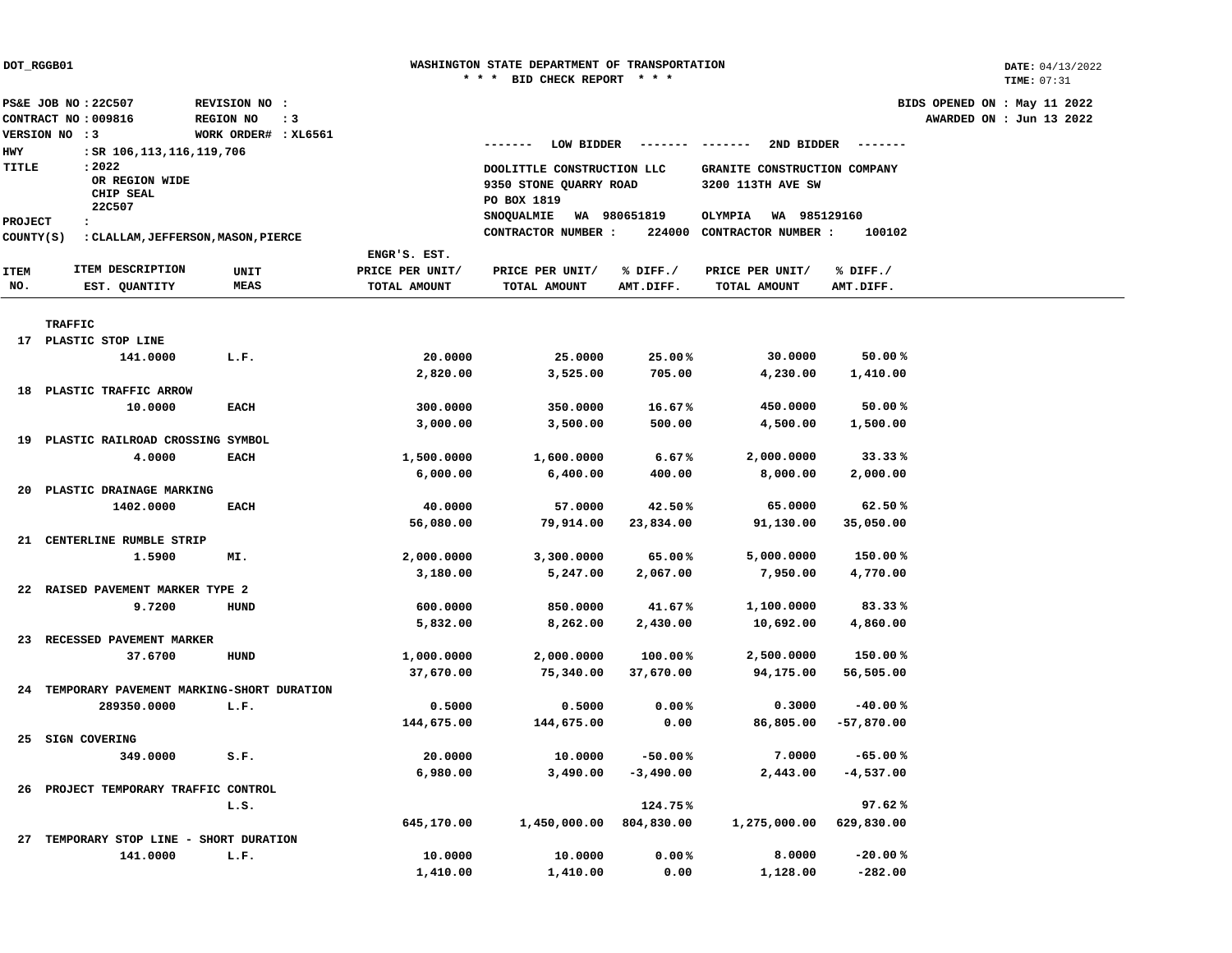| DOT_RGGB01                     |                                                             |                                                          |                                                           |                                                 |                                 | WASHINGTON STATE DEPARTMENT OF TRANSPORTATION<br>* * * BID CHECK REPORT * * * |                       |                                                   |                       |                                                          |  |  |
|--------------------------------|-------------------------------------------------------------|----------------------------------------------------------|-----------------------------------------------------------|-------------------------------------------------|---------------------------------|-------------------------------------------------------------------------------|-----------------------|---------------------------------------------------|-----------------------|----------------------------------------------------------|--|--|
|                                | PS&E JOB NO: 22C507<br>CONTRACT NO: 009816<br>VERSION NO :3 |                                                          | REVISION NO :<br><b>REGION NO</b><br>WORK ORDER# : XL6561 | $\cdot$ : 3                                     |                                 |                                                                               |                       |                                                   |                       | BIDS OPENED ON : May 11 2022<br>AWARDED ON : Jun 13 2022 |  |  |
| <b>HWY</b>                     |                                                             | : SR 106, 113, 116, 119, 706                             |                                                           |                                                 |                                 |                                                                               |                       | 2ND BIDDER                                        | --------              |                                                          |  |  |
| TITLE                          |                                                             | : 2022<br>OR REGION WIDE<br>CHIP SEAL<br>22C507          |                                                           |                                                 |                                 | DOOLITTLE CONSTRUCTION LLC<br>9350 STONE QUARRY ROAD<br>PO BOX 1819           |                       | GRANITE CONSTRUCTION COMPANY<br>3200 113TH AVE SW |                       |                                                          |  |  |
| <b>PROJECT</b><br>$\mathbf{r}$ |                                                             |                                                          |                                                           | SNOQUALMIE WA 980651819<br>OLYMPIA WA 985129160 |                                 |                                                                               |                       |                                                   |                       |                                                          |  |  |
| COUNTY (S)                     |                                                             | : CLALLAM, JEFFERSON, MASON, PIERCE                      |                                                           |                                                 |                                 | CONTRACTOR NUMBER :                                                           |                       | 224000 CONTRACTOR NUMBER :                        | 100102                |                                                          |  |  |
|                                |                                                             |                                                          |                                                           |                                                 | ENGR'S. EST.                    |                                                                               |                       |                                                   |                       |                                                          |  |  |
| <b>ITEM</b><br>NO.             |                                                             | ITEM DESCRIPTION<br>EST. QUANTITY                        | UNIT<br><b>MEAS</b>                                       |                                                 | PRICE PER UNIT/<br>TOTAL AMOUNT | PRICE PER UNIT/<br>TOTAL AMOUNT                                               | % DIFF./<br>AMT.DIFF. | PRICE PER UNIT/<br>TOTAL AMOUNT                   | % DIFF./<br>AMT.DIFF. |                                                          |  |  |
|                                |                                                             |                                                          |                                                           |                                                 |                                 |                                                                               |                       |                                                   |                       |                                                          |  |  |
|                                | <b>TRAFFIC</b>                                              |                                                          |                                                           |                                                 |                                 |                                                                               |                       |                                                   |                       |                                                          |  |  |
|                                |                                                             | 28 PLASTIC WIDE LINE                                     |                                                           |                                                 |                                 |                                                                               |                       |                                                   |                       |                                                          |  |  |
|                                |                                                             | 1530.0000                                                | L.F.                                                      |                                                 | 3.0000                          | 5.0000                                                                        | 66.67%                | 4.5000                                            | 50.00%                |                                                          |  |  |
|                                |                                                             |                                                          |                                                           |                                                 | 4,590.00                        | 7,650.00                                                                      | 3,060.00              | 6,885.00                                          | 2,295.00              |                                                          |  |  |
|                                | OTHER ITEMS                                                 |                                                          |                                                           |                                                 |                                 |                                                                               |                       |                                                   |                       |                                                          |  |  |
|                                |                                                             | 29 FORCE ACCOUNT EXTRA PAVEMENT REPAIR                   |                                                           |                                                 |                                 |                                                                               |                       |                                                   |                       |                                                          |  |  |
|                                |                                                             |                                                          | EST.                                                      |                                                 |                                 |                                                                               | 0.00%                 |                                                   | 0.00%                 |                                                          |  |  |
|                                |                                                             |                                                          |                                                           |                                                 | 16,700.00                       | 16,700.00                                                                     |                       | 16,700.00                                         |                       |                                                          |  |  |
|                                |                                                             | 30 FORCE ACCOUNT TRAFFIC CONTROL FOR ADDITIONAL BROOMING |                                                           |                                                 |                                 |                                                                               |                       |                                                   |                       |                                                          |  |  |
|                                |                                                             |                                                          | EST.                                                      |                                                 |                                 |                                                                               | 0.00%                 |                                                   | 0.00%                 |                                                          |  |  |
|                                |                                                             |                                                          |                                                           |                                                 | 38,850.00                       | 111.00                                                                        |                       | 111.00                                            |                       |                                                          |  |  |
|                                |                                                             | 31 ROADSIDE CLEANUP                                      |                                                           |                                                 |                                 |                                                                               |                       |                                                   |                       |                                                          |  |  |
|                                |                                                             |                                                          | EST.                                                      |                                                 |                                 |                                                                               | 0.00%                 |                                                   | 0.00%                 |                                                          |  |  |
|                                |                                                             |                                                          |                                                           |                                                 | 16,700.00                       | 16,700.00                                                                     |                       | 16,700.00                                         |                       |                                                          |  |  |
|                                |                                                             | 32 REIMBURSEMENT FOR THIRD PARTY DAMAGE                  |                                                           |                                                 |                                 |                                                                               |                       |                                                   |                       |                                                          |  |  |
|                                |                                                             |                                                          | EST.                                                      |                                                 |                                 |                                                                               | 0.00%                 |                                                   | 0.00%                 |                                                          |  |  |
|                                |                                                             |                                                          |                                                           |                                                 | 5.00                            | 5.00                                                                          |                       | 5.00                                              |                       |                                                          |  |  |
|                                | 33 MINOR CHANGE                                             |                                                          |                                                           |                                                 |                                 |                                                                               |                       |                                                   |                       |                                                          |  |  |
|                                |                                                             |                                                          | CALC                                                      |                                                 |                                 |                                                                               | 0.00%                 |                                                   | 0.00%                 |                                                          |  |  |
|                                |                                                             |                                                          |                                                           |                                                 | $-17.00$                        | $-17.00$                                                                      |                       | $-17.00$                                          |                       |                                                          |  |  |
|                                |                                                             | 34 AGGREGATE COMPLIANCE PRICE ADJUSTMENT                 |                                                           |                                                 |                                 |                                                                               |                       |                                                   |                       |                                                          |  |  |
|                                |                                                             |                                                          | CALC                                                      |                                                 |                                 |                                                                               | 0.00%                 |                                                   | 0.00%                 |                                                          |  |  |
|                                |                                                             |                                                          |                                                           |                                                 | 17.00                           | 17.00                                                                         |                       | 17.00                                             |                       |                                                          |  |  |
|                                | 35 SPCC PLAN                                                |                                                          |                                                           |                                                 |                                 |                                                                               |                       |                                                   |                       |                                                          |  |  |
|                                |                                                             |                                                          | L.S.                                                      |                                                 |                                 |                                                                               | $-85.00%$             |                                                   | 0.00%                 |                                                          |  |  |
|                                |                                                             |                                                          |                                                           |                                                 | 10,000.00                       | 1,500.00                                                                      | $-8,500.00$           | 10,000.00                                         | 0.00                  |                                                          |  |  |
|                                |                                                             |                                                          |                                                           |                                                 |                                 |                                                                               |                       |                                                   |                       |                                                          |  |  |
|                                |                                                             |                                                          |                                                           |                                                 |                                 |                                                                               |                       |                                                   |                       |                                                          |  |  |
|                                |                                                             |                                                          |                                                           |                                                 |                                 |                                                                               |                       |                                                   |                       |                                                          |  |  |

**CONTRACT TOTAL \$5,130,564.00 \$6,863,401.20 33.77% \$7,325,325.00 42.78% \$0.00**